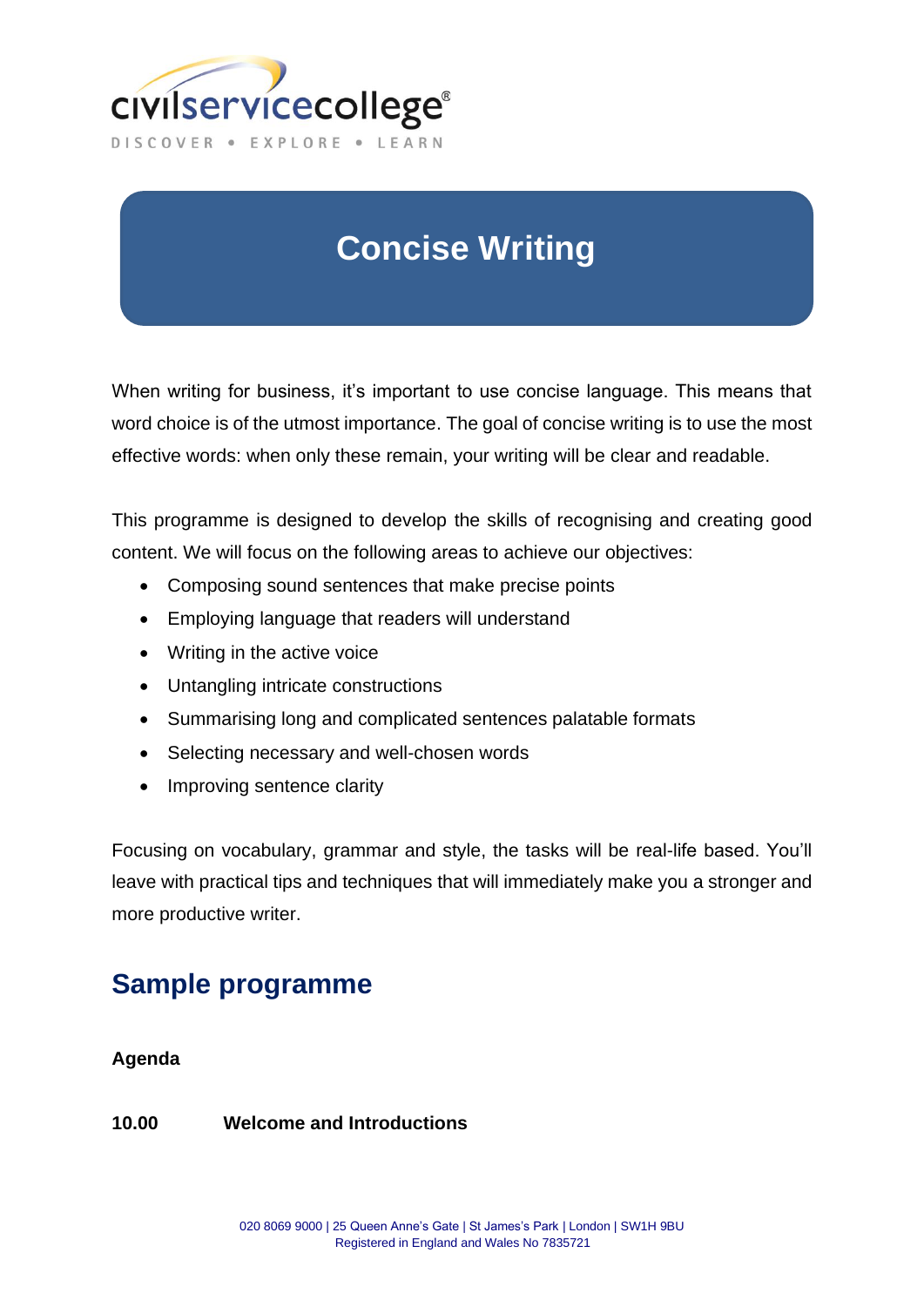

#### **10.10 Understanding the importance of concise writing**

- The difference between 'dumbing down' and simplifying
- What you're conveying to your reader why might a text have been written in that way?
- Reducing the complexity of difficult texts

#### **10.30 Impressions**

- Identifying what a company's outward communications reveal about them.
- Looking at how a company communicates internally, and what that reveals.

#### 11.15 Refreshment Break

#### **11.45 Excess words**

- Identifying 'empty' words'
- Combining words using familiar vocabulary
- Merging sentences

#### **12.00 Editing up and down**

- Understanding where ambiguity can arise and learning how it can be avoided
- Using translated texts to see how clarity is ensured when a text is passed into a different language and culture.
- Appreciating when there is a need for leaving room for interpretation.
- 13.00 Lunch

#### **13.30 Writing concisely**